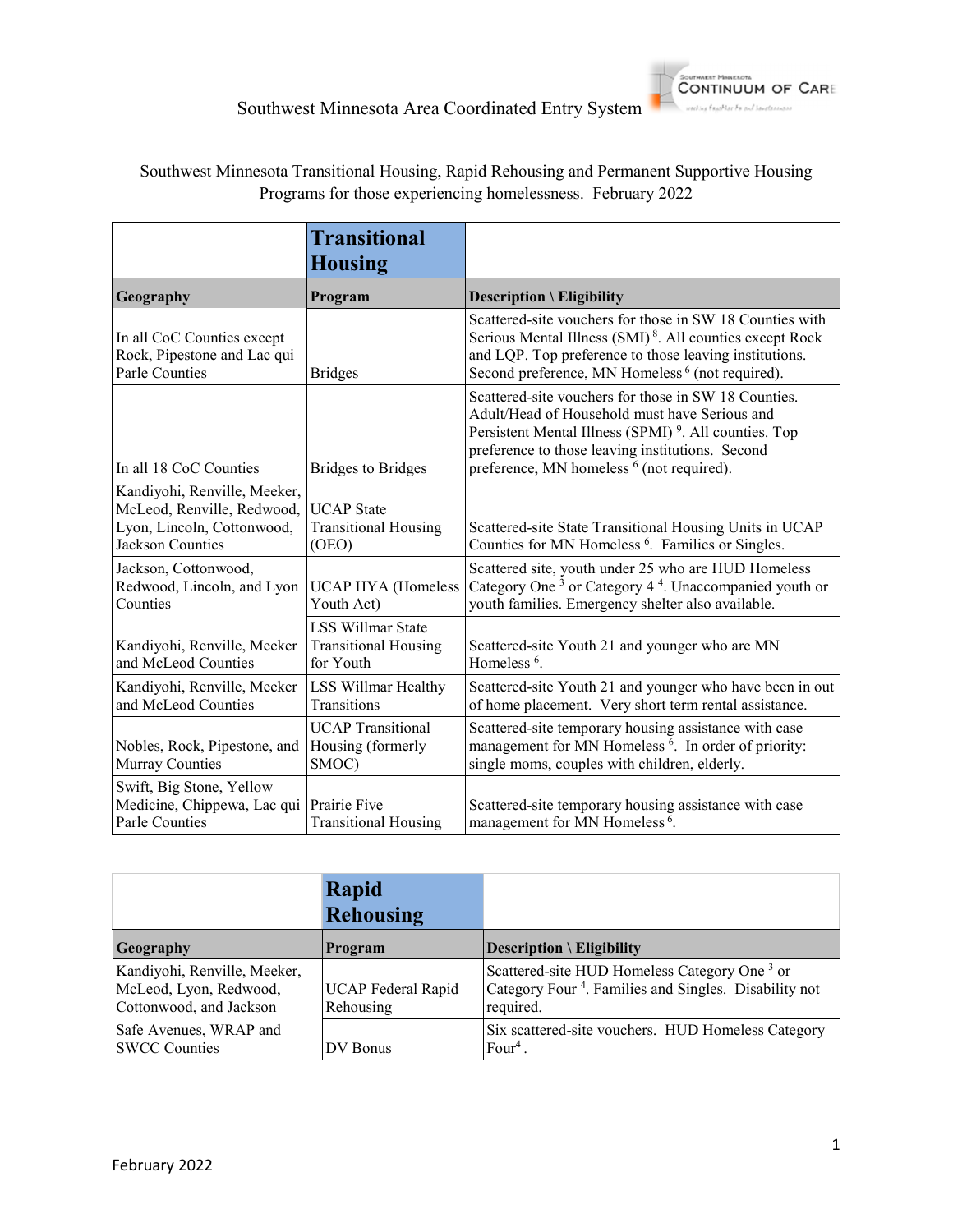

**CONTINUUM OF CARE** 

and we have black for any La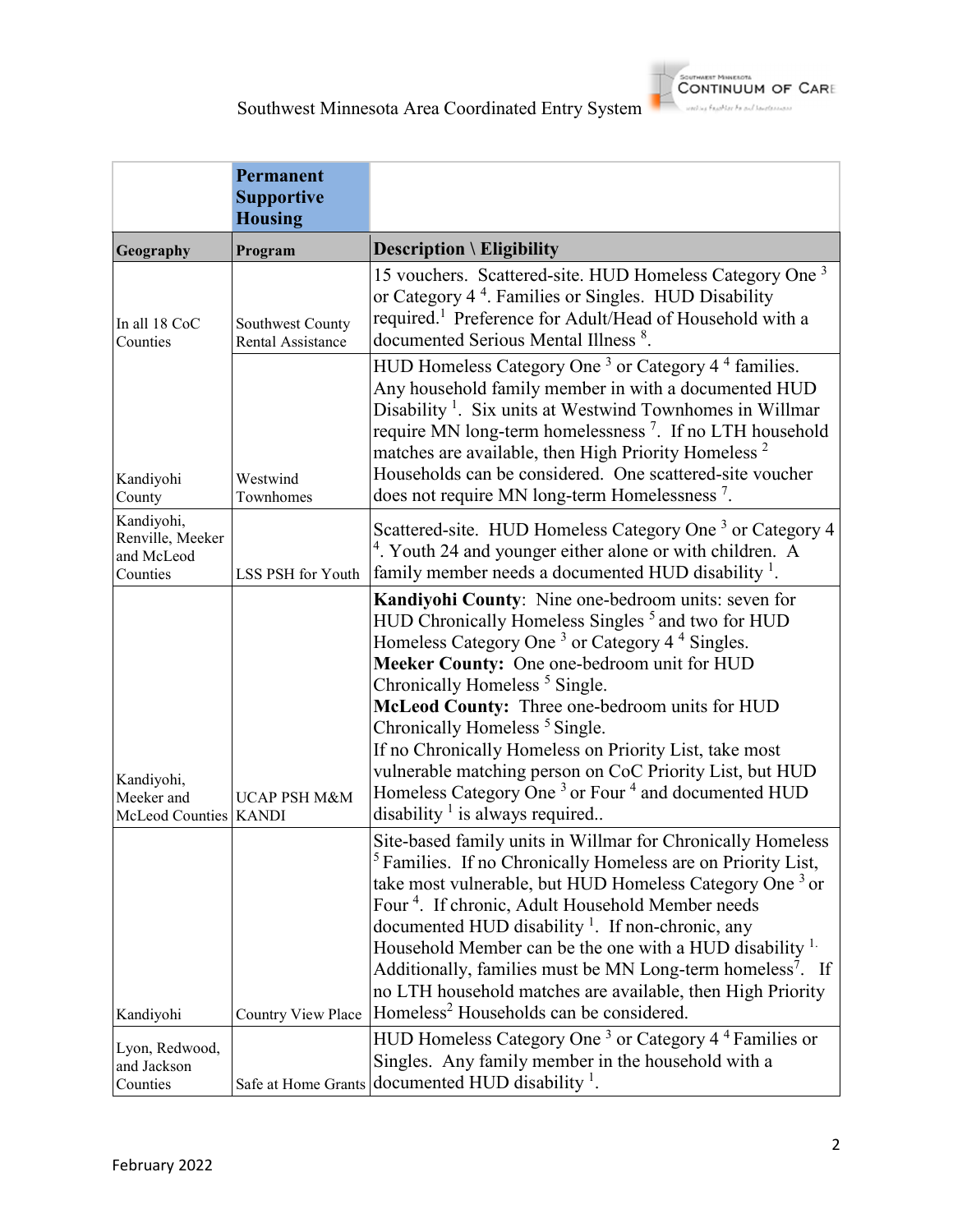

|                                                       | <b>Permanent</b><br><b>Supportive</b><br><b>Housing</b> |                                                                                                                                                                                                                                                                                                                                                                                                                                                                                              |
|-------------------------------------------------------|---------------------------------------------------------|----------------------------------------------------------------------------------------------------------------------------------------------------------------------------------------------------------------------------------------------------------------------------------------------------------------------------------------------------------------------------------------------------------------------------------------------------------------------------------------------|
| Geography                                             | Program                                                 | <b>Description \ Eligibility</b>                                                                                                                                                                                                                                                                                                                                                                                                                                                             |
| Kandiyohi                                             | 15 <sup>th</sup> Street Flats                           | Five two-bedroom unit for MN long-term homeless $(LTH)^7$<br>households and five non-LTH one-bedrooms units. If no<br>LTH household matches are on the CoC Priority List, then<br>High Priority Homeless <sup>2</sup> Households can be considered. For<br>all ten units, adult must be $>65$ or have a condition that limits<br>their self-sufficiency. The program uses MN GRH/Housing<br>Supports and participants are required to apply for SSI/SSDI<br>within 30 days of program entry. |
| Jackson County                                        | Eagle Ridge                                             | Four two-bedroom site-based units in Jackson for MN long-<br>term homeless <sup>7</sup> families and singles. If no LTH household<br>matches are on the CoC Priority List, then High Priority<br>Homeless <sup>2</sup> Households can be considered.                                                                                                                                                                                                                                         |
| Nobles County                                         | Viking Terrace                                          | Four one-bedroom site-based units for MN long-term<br>homeless <sup>7</sup> . If no LTH household matches are on the CoC<br>Priority List, then High Priority Homeless <sup>2</sup> Households can<br>be considered.                                                                                                                                                                                                                                                                         |
| Nobles County                                         | New Castle<br>Townhomes                                 | Two two-bedroom and two-three bedroom site-based units<br>for MN long-term homeless <sup>7</sup> . If no LTH household matches<br>are on the CoC Priority List, then High Priority Homeless <sup>2</sup><br>Households can be considered.                                                                                                                                                                                                                                                    |
| Nobles County                                         | Nobles Square                                           | Two one-bedroom and two two-bedroom site-based units for<br>MN long-term homeless <sup>7</sup> . If no LTH household matches are<br>on the CoC Priority List, then High Priority Homeless <sup>2</sup><br>Households can be considered.                                                                                                                                                                                                                                                      |
| Pipestone, Rock,<br>Nobles, Jackson<br>and Cottonwood | <b>SWMHC HUD</b><br>Vouchers                            | Four scattered site vouchers for HUD Category One or Four<br>homeless families or singles. At least one household member<br>needs to have a documented HUD disability <sup>1</sup> .                                                                                                                                                                                                                                                                                                         |
| Pipestone, Rock,<br>Nobles, Jackson<br>and Cottonwood | MN Long-Term<br>Homeless (LTH)<br>Vouchers              | Four vouchers for MN long-term homeless (LTH) singles or<br>families. If no LTH household matches are on the CoC<br>Priority List, then High Priority Homeless <sup>2</sup> Households can<br>be considered.                                                                                                                                                                                                                                                                                 |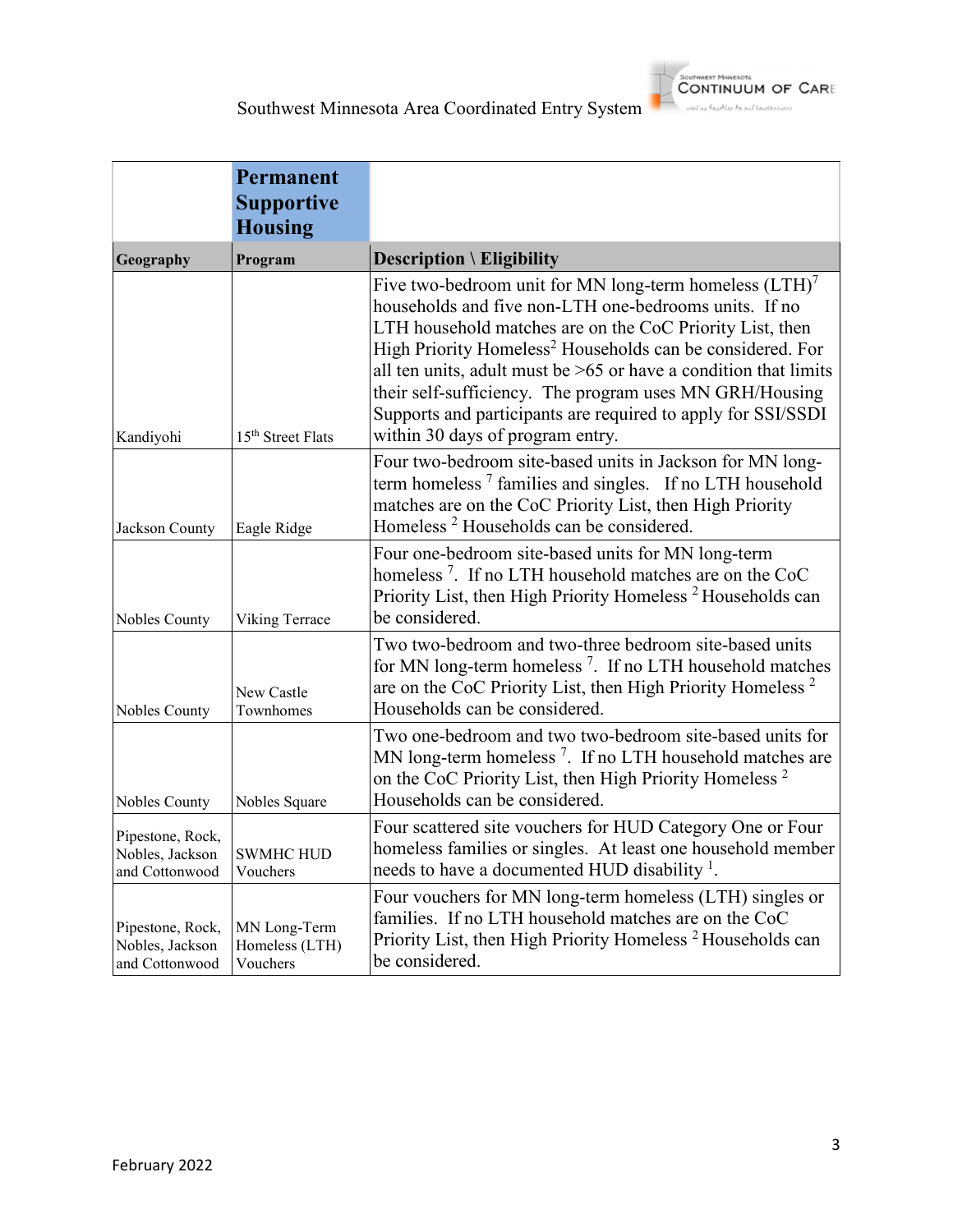

## **DEFINITIONS**

# **1. HUD DISABILITY**

A disability verified by a professional licensed by the state to diagnose and treat the disability and his or her certification that the disability is expected to be long-continuing or of indefinite duration and substantially impedes the individual's ability to live independently.

## **2. HIGH PRIORITY HOMELESS**

Households (individuals, families with children or youth) prioritized for permanent supportive housing through the Coordinated Entry (CE) system.

# **3. HUD HOMELESS CATEGORY ONE**

Individuals and families who lack a fixed, regular, and adequate nighttime residence and includes a subset for an individual who is exiting an institution where he or she resided for 90 days or less and who resided in an emergency shelter or a place not meant for human habitation immediately before entering that institution;

## **4. HUD HOMELESS CATEGORY FOUR**

Individuals and families who are fleeing, or are attempting to flee, domestic violence, dating violence, sexual assault, stalking, or other dangerous or life-threatening conditions that relate to violence against the individual or a family member.

## **5. HUD CHRONICALLY HOMELESS**

Chronic homelessness has been defined as a single individual (or head of household) with a disabling condition who has either:

Experienced homelessness for longer than a year, during which time the individual may have lived in a shelter, Safe Haven, or a place not meant for human habitation.

Or experienced homelessness four or more times in the last three years.

The four episodes have to add up to 12 months. People who exited institutional care facilities into homelessness after spending fewer than 90 days there will have that period counted toward their homelessness. The time between periods of homelessness is defined as seven days in order for the period of homelessness to constitute an "episode."

### **6. MN HOMELESS DEFINITION**

The State of Minnesota defines as homeless "any individual, unaccompanied youth or family that is without a permanent place to live that is fit for human habitation." Doubling-up is considered homeless if that arrangement has persisted less than one year.

## **7. MN LONG-TERM HOMELESS DEFINITION**

The State of Minnesota defines an individual, unaccompanied youth or family as "Long-Term Homeless" if they are without a home for a year or more OR have had at least four (4) episodes of homelessness in the past three (3) years. Any period of institutionalization or incarceration (including transitional housing, prison/jail, treatment, hospitals, foster care, or refugee camps) shall be excluded when determining the length of time the household has been homeless.

### **8. SERIOUS MENTAL ILLNESS (SMI)**

A mental, behavioral, or emotional disorder resulting in serious functional impairment, which substantially interferes with or limits one or more major life activities.

### **9. SERIOUS AND PERSISTENT MENTAL ILLNESS (SPMI)**

A group of severe mental health disorders as defined in the Diagnostic and Statistical Manual used by mental health professionals to diagnose clients. The SPMI category includes Major Depression, Bipolar Disorders, Schizophrenia and Borderline Personality Disorder.